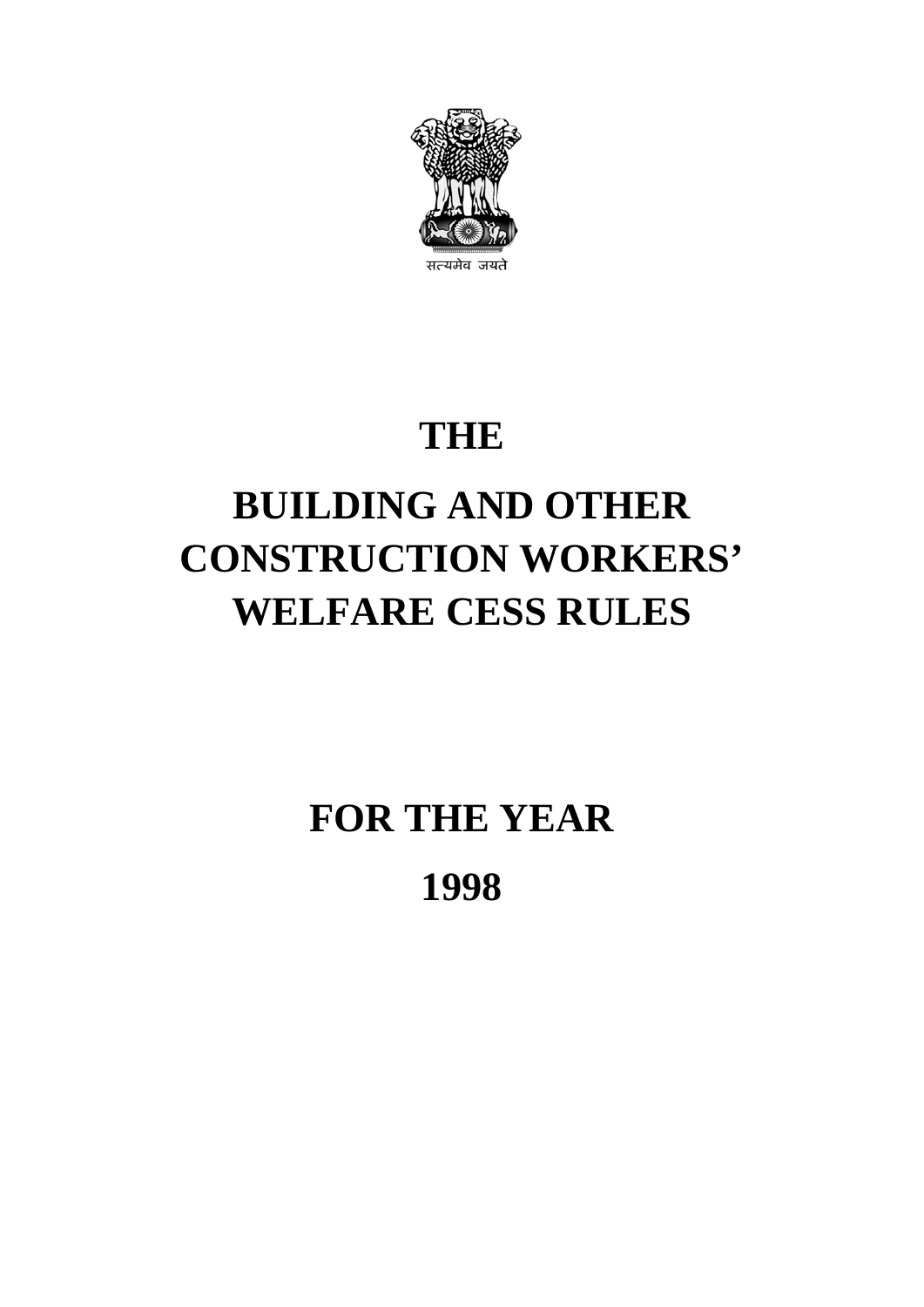#### **NOTIFICATIONS**

#### The  $9^{th}$  April, 2009

**No. LBG 125/96/Pt/Vol-II/63**.—Whereas the Government of India have enacted the Building and Other Construction Workers' Welfare Cess Rules, 1998 *vide* Ministry of Labour, Notification GSR/149 (E), dated New Delhi, the  $26<sup>th</sup>$  March, 1998

And whereas the Government of Meghalaya have decided to adapt and implement the said Rules in the State of Meghalaya.

Now, therefore, the Government of Meghalaya Order to publish the same in the Official Gazette of the state as in the Schedule below for general information:-

#### **SCHEDULE**

G.S.R. 149(E) – In exercise of the powers conferred by sub-section (1) of Section 14 of the Building and Other Construction Workers' Welfare Cess Rules, 1996 (Act 28 of 1996), the Central Government hereby makes the following rules, namely:--

| 1. Short title and<br>Commencement. | (1) These rules may be called the Building and Other Construction<br>Workers' Welfare Cess Rules, 1998                                                                                     |  |
|-------------------------------------|--------------------------------------------------------------------------------------------------------------------------------------------------------------------------------------------|--|
|                                     | (2) They shall come into force on the date of their publication in the<br>Official Gazette.                                                                                                |  |
| 2. Definition                       | In these rules, unless the context otherwise requires:-                                                                                                                                    |  |
|                                     | (a) 'Act' means the Building and Other Construction Workers'<br>Welfare Cess Act, 1996 (Act 28 of 1996)                                                                                    |  |
|                                     | (b) 'Main Act' means the Building and Other Construction Workers<br>(Regulation of Employment and conditions of Service) Act,<br>1996 (Act 27 of 1996)                                     |  |
|                                     | (c) 'Form' means the form annexed to these rules.                                                                                                                                          |  |
|                                     | (d) All other words and expressions used in these rules but not<br>defined and defined in the Act or in the main Act shall have the<br>meaning respectively assigned to them in those Act. |  |
|                                     | (e) 'Specialised' means specified by a State Government by an<br>order published in the Official Gazette.                                                                                  |  |
|                                     | (f) 'Cess Collector' means an officer appointed by the State<br>Government for collection of cess under the Act.                                                                           |  |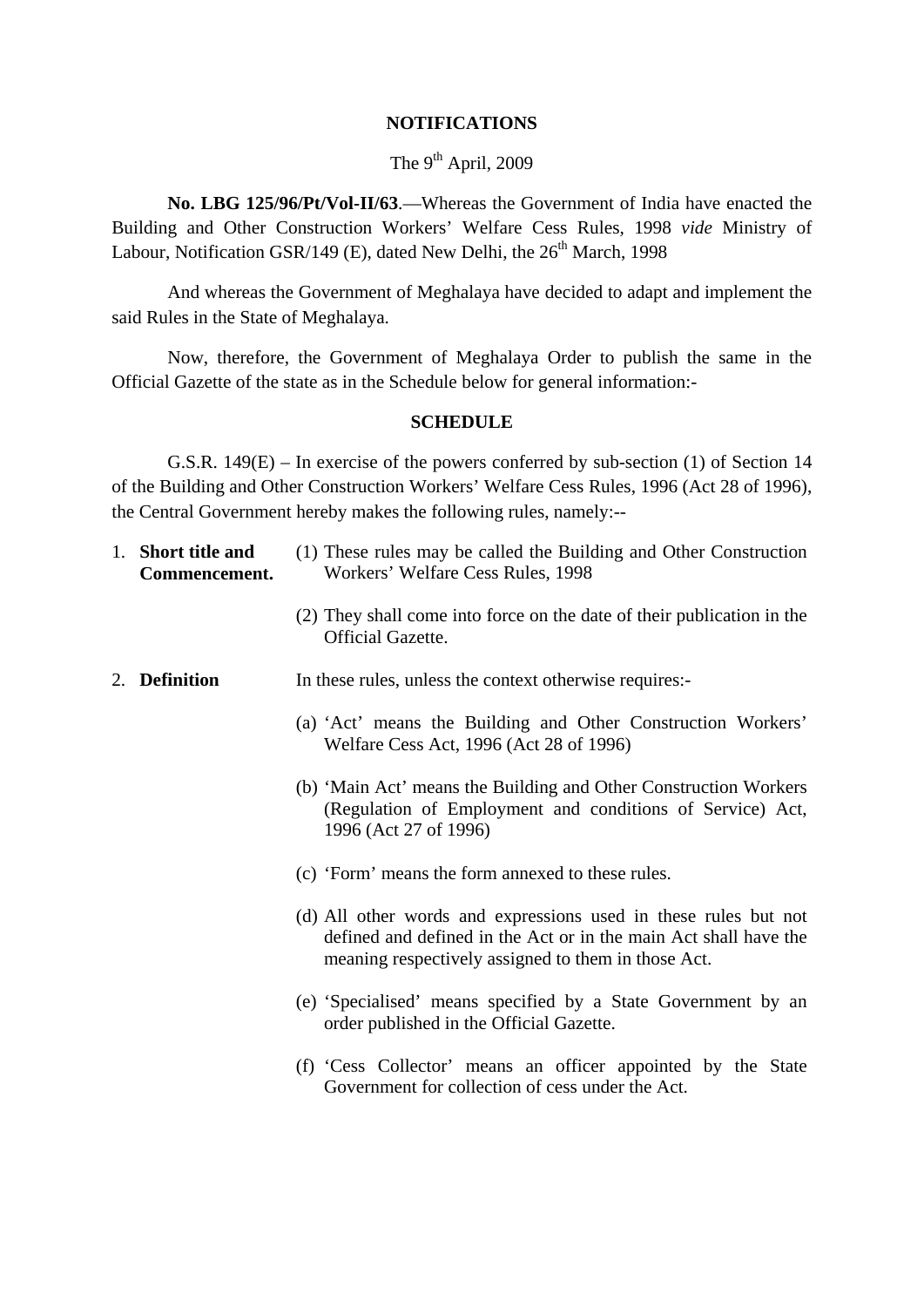- (g) Assessing Officer means a Gazetted Officer of a State Government or an Officer of a Local Authority holding an equivalent post to a Gazetted Officer of the State Government appointed by such State Government for assessment of Cess under the Act.
- (h) 'Appellate Authority' means an Officer, Senior in rank to the Assessing Officer, appointed by the State Government for the purposes of Section 11 of the Act.
- 3. **Levy of cess**—For the purpose of levy of cess under sub-section (1) of Section 3 of the Act, cost construction shall include all expenditure incurred by an employer in connection with the building or other construction work but shall not include.

-cost of land;

-any compensation paid or payable to a worker or his kin under the Workmen's Compensation Act, 1923.

4. **Time and manner of collection**—(1) The cess levied under sub-section (1) of Section 3 of the Act shall be paid by an employer , within thirty days of completion of the construction project or within thirty days of the date on which assessment of cess payable is finalised, whichever is earlier, to the cess collector.

(2) Notwithstanding the provisions of sub-rule (1), where the duration of the project or construction work exceeds one year, cess shall be paid within thirty days of completion of one year from the date of commencement of work and every year thereafter at the notified rates on the cost of construction incurred during the relevant period.

(3) Notwithstanding the provisions of sub-rule (1) and sub-rule (2), where the levy of cess pertains to building and other construction work of a Government or of a Public Sector Undertaking, such Government of the Public Sector undertaking shall deduct or cause to be deducted the cess payable at the notified rates from the bills paid for such works.

(4) Notwithstanding the provisions of sub-rule (1) and sub-rule (2), where the approval of a construction work by a local authority is required, every application for such approval shall be accompanied by a crossed demand draft in favour of the Board and payable at the station at which the Board is located for an amount of cess payable at the notified rates on the estimated cost of construction:

Provided that if the duration of the project is likely to exceed one year, the demand draft may be for the amount of cess payable on cost of construction estimated to be incurred during one year from the date of commencement and further payments of cess due shall be made as per the provisions of sub-rule (2).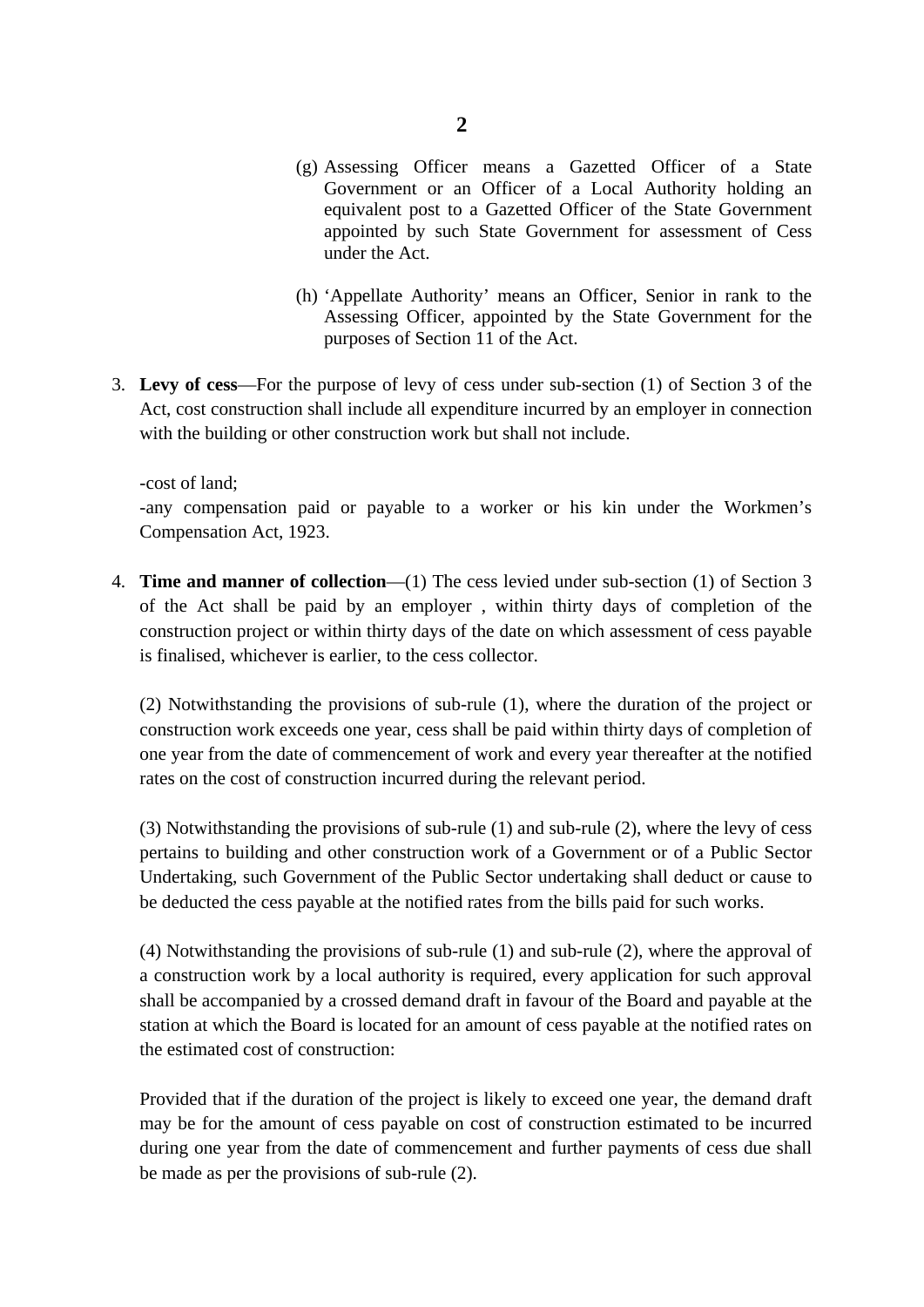(5) An employer may pay in advance an amount of cess calculated on the basis of the estimated cost of construction along with the notice of commencement of work under section 46 of the Main Act by a crossed demand draft in favour of the Board and payable at the station at which the Board is located.

Provided that if the duration of the project is likely to exceed one year, the demand draft may be for the amount of cess payable on cost of construction estimated to be incurred during one year from the dare of such commencement and further payment of cess shall be made as per the provisions of sub-rules (2).

(6) Advance cess paid under sub-rule (3), (4) and (5), adjusted be adjusted in the final assessment made by the Assessing Officer.

5. **Transfer of the proceeds of the cess to the Board**—(1) The proceeds of the cess collected under rule 4 shall be transferred by such Government office, Public Sector Undertaking, local authority, or cess collector to the Board along with the form of challan prescribed (and in the head of account of the Board) under the accounting procedures of the State, by whatever name they are known.

(2) Such Government office of Public Sector Undertaking may deduct from the cess collected, or claim from the Board, as the case may be, actual collection expenses not exceeding one percent of the total amount collected.

(3) The amount collected shall be transferred to the board within thirty days of its collection.

6. **Information to be furnished by the employer**—(1) Every employer, within thirty days of commencement of his work of payment of cess, as the case may be. Furnish to the Assessing Officer Information in Form I.

(2) Any change or modification in the information furnished under sub-rule (1) shall be communicated and to the Assessing Officer immediately but not later than thirty das from the date of affecting the modification or change.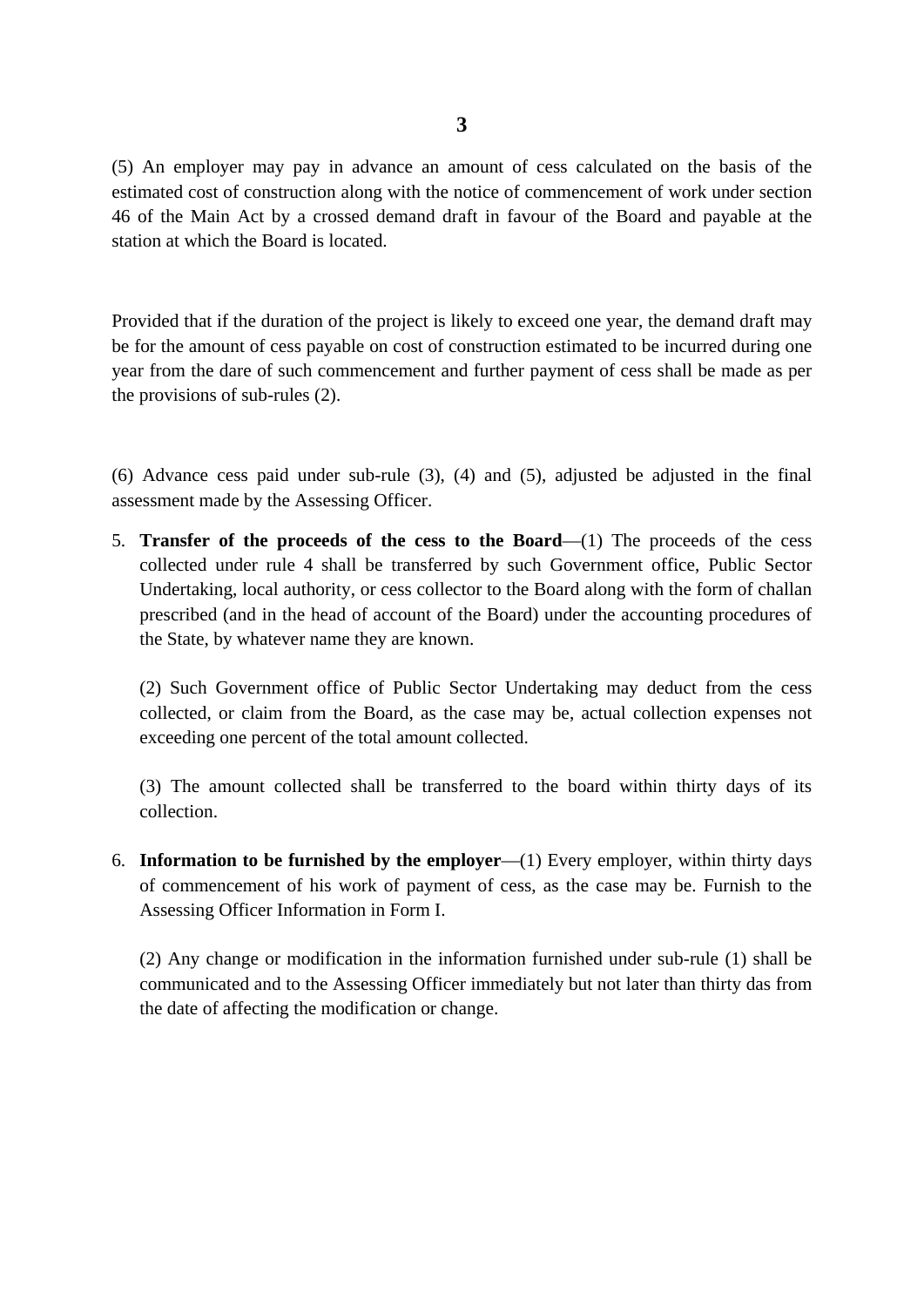7. **Assessment**—(1) The Assessment Officer, on receipt of information in Form I from an employer shall make a scrutiny of such information furnished and, if he is satisfied about the correctness of the particulars so furnished, he shall make an order of assessment within a period not exceeding six months from the date receipt of such information in Form I, indicating the amount of cess payable by the employer and endorse a copy thereof to the employer, to the Board and to the cess collector and despatch such order within five days of the date on which such order is made.

(2) The order shall *inter-alia* specify the amount of cess due, cess already paid by the employer or deducted at source and the balance amount payable and the date, consistent with the provision of rule 4, by which the cess shall be paid to the cess collector.

(3) If on scrutiny of information furnished, the Assessing Officer is of the opinion that employer has under calculated or miscalculated the cost of construction or has calculated less amount of cess payable, he shall issue notice to the employer for assessment of the cess.

(4) On receipt of such notice the employer shall furnish to the Assessing Officer a reply together with copies of documentary or other evidence in support of his calm, within fifteen days of the receipt of the notice:

Provided that Assessing Officer may, in the course of assessment, afford an opportunity to the assessee to be heard in person, if he so requests to substantiate his calm.

(5) If the employer fails to furnish the reply within the period specified under sub-rule (4), or where an employer fails to furnish information in Form I, the Assessing Officer shall proceed to make the assessment on the basis of available records, and other information incidental thereto.

(6) The Assessing Officer may, at anytime while is in progress, authorise such officer to make such enquiry at the work site or from documentary evidence or in any other manner as he may think fit for the purpose of estimating the cost of construction as accurately as possible.

8. **Return of overpaid cess**—(1) When the Assessing Officer has passed an order of assessment and the employer decides to withdraw from or foreclose the works or modifies the plan of construction thereby reducing the cost of construction undertaken or has been forced by other circumstances to call off the completion of the work undertaken he may seek revision of the assessment order by making an information in Form II to the Assessing Officer giving details of such reduction or stoppage of work.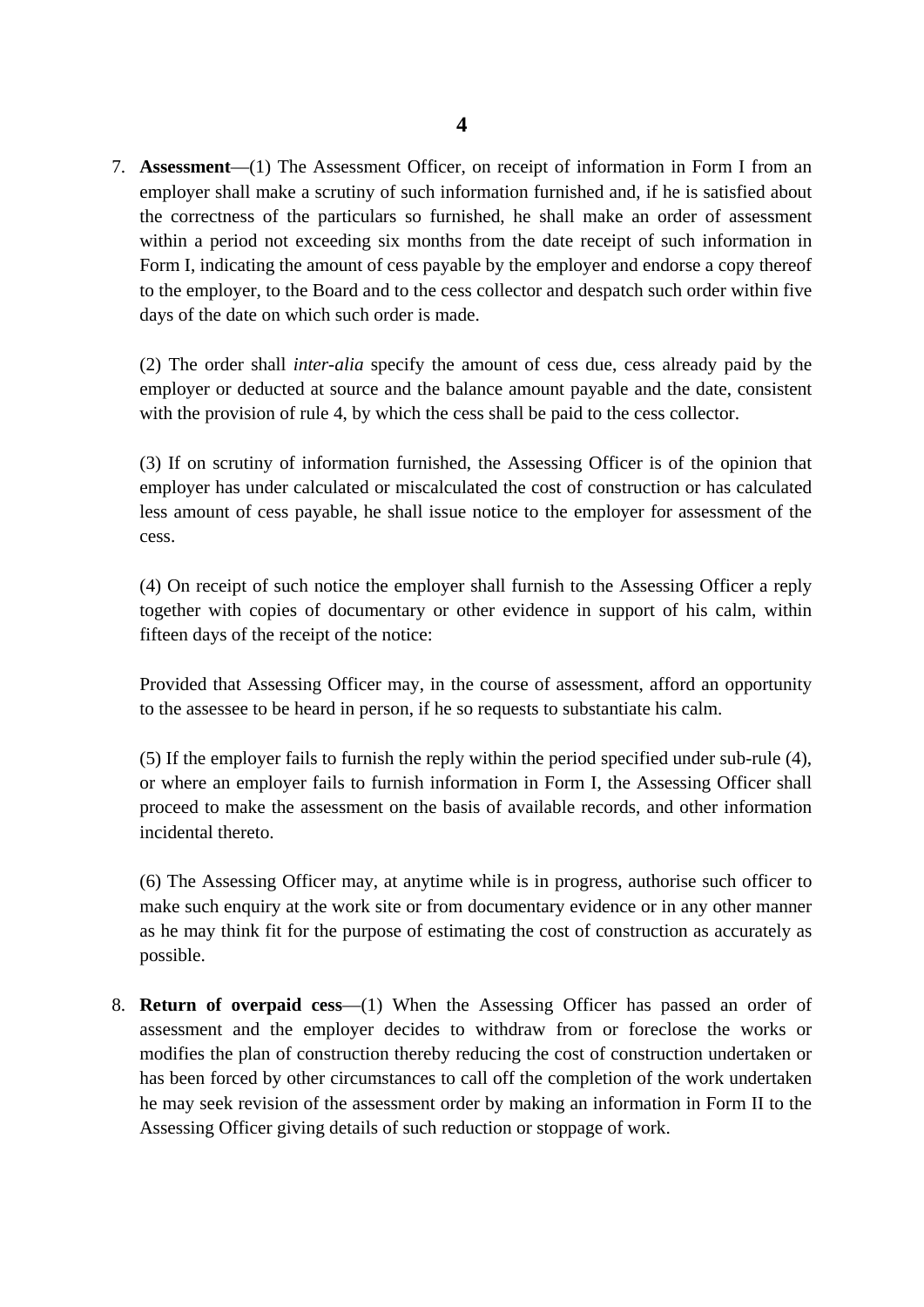(2) Revision of order of assessment shall be made by the Assessing Officer, in the same manner as the original order, within thirty days of receipt of such information in Form II.

(3) Following the revision of assessment as per sub-rule (2), the Assessing Officer shall, wherever necessary, endorese a copy of the revised assessment to the Board or cess collector, as the case may be, for making the refund of excess cess as ordered in the revised assessment.

(4) The Board shall, within thirty days of receipt of the endorsement from the Assessing Officer under sub-rule (3), refund the amount specified in the order to the employer through a demand draft payable at the station where the establishment is located.

(5) Where the Appellate Authority has modified the order of assessment reducing the amount of cess, refund shall be made within such time as may be specified in that order.

9. **Exemption**—(1) Any employer or class of employers in a State seeking exemption under section 6 of the Act may make an application to the Director General of Labour Welfare Ministry of Labour, Government of India, stating the details of works undertaken, name of The Act or corresponding law in force in that State under which he is liable to pay cess for the welfare of the construction workers and amount of cess actually paid along with the date of such payment and proof thereof. A copy of such application shall be endorsed to each of the Assessing Officer and the board concerned.

(2) On receipt of such application the Central Government may, if it feels necessary, seeks a report from the State Government concerned.

(3) On examining the grounds, facts and merits of such application the Central Government may, by notification in the Official Gazette, issue an order exempting the employer or class of employers, as the case may be, from payment of cess payable under the Act where such cess is already levied and payable under such corresponding law.

(4) Assessment proceedings shall be stopped by the Assessing Officer for a period of thirty days commencing from the date of the receipt of a copy of the application under sub-rule (1) to him, or till the order of the Central Government under sub-rule (3) is conveyed to an employer or class of employers who made the application under sub-rule (1), whichever is earlier 3.

- 10. **Powers of Assessing Officer and other Officers**—(1) An Assessing Officer, or an officer authorised under sub-rule (8) of Rule 7, if empowered by the State Government under section 7 of the Act, may:--
	- (a) enter any establishment where building and other construction work is going on;
	- (b) make an inventory of materials, machinery or other articles lying at the work place;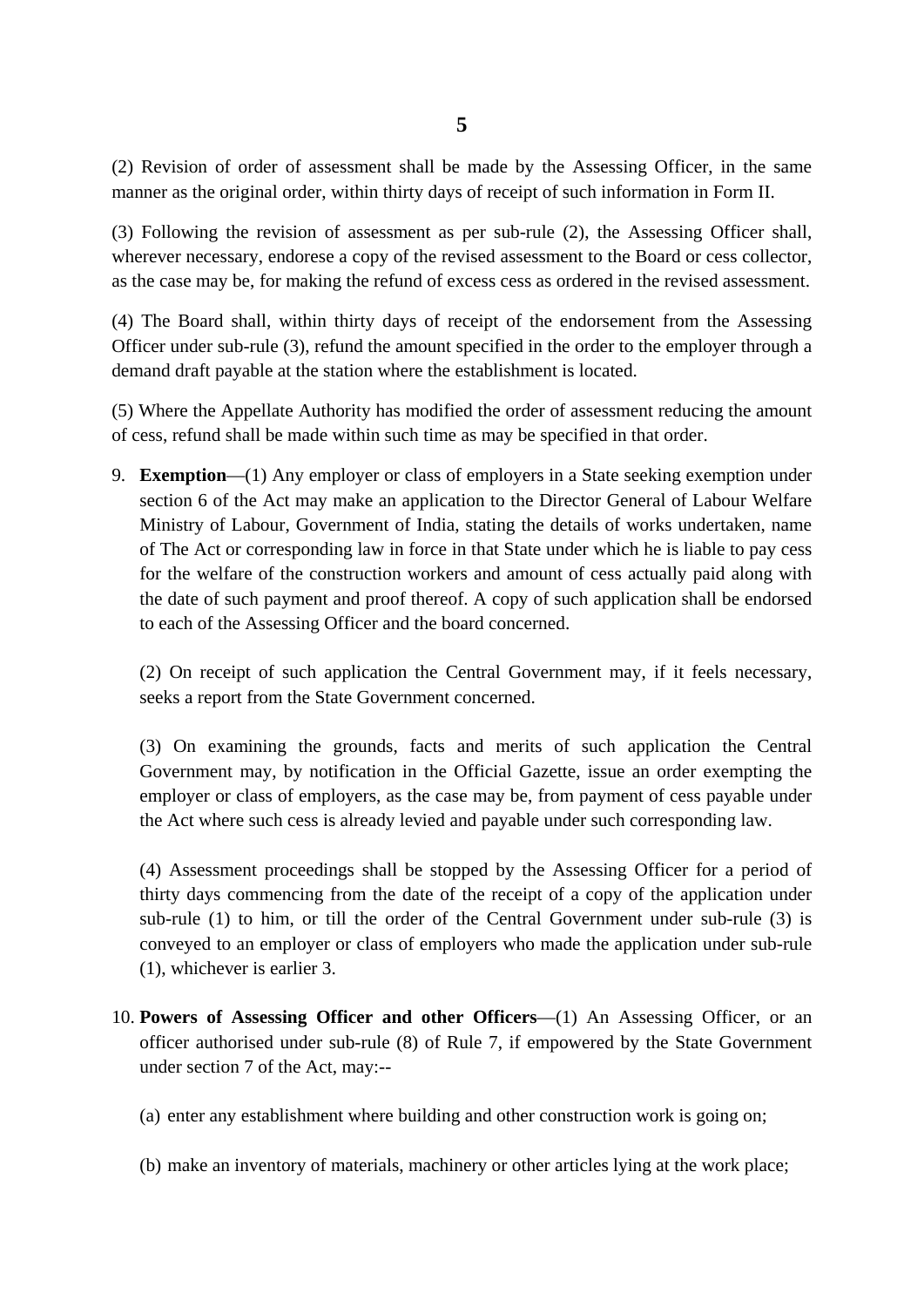- (c) enquire about the number of workers engaged in various activities;
- (d) require the production of any prescribed register or any other documents relevant to the assessment of cost of construction or number of workers employed.
- (e) seize or take copies of any such records;
- (f) make general assessment of the stage of the construction work having been completed;
- (g) direct the employer or any other person in-charge of the place that no material or machinery shall be removed or disturbed for so long as is necessary for the purpose of any examination;
- (h) take measurement, notes or photographs;
- (i) exercise such other powers considered absolutely necessary for reasonable assessment of cost of construction .
- 11. **Date of payment**—Of cess shall be the date on which the amount is deposited with the cess collector under sub-rule (1) of rule 4, or the date of deduction at source under subrule (3) of rule 4, or the date on which the draft has been deposited with the local authority under sub-rule (4), of rule 4, as the case may be.
- 12. **Penalty for non-payment**—(1) An Assessing Officer, if it appear to him an employer has not paid the cess within the date as specified in the assessment order or has paid less cess, including the cess deducted at source or paid in advance, shall issue a notice to such employer that it shall be demand to be in arrears and such Assessing Officer may, after such inquiry as it deems fit impose on such employer a penalty not exceeding such amount of cess:

Provided that before imposing any such penalty employer shall be given a reasonable opportunity of being heard and if after such hearing the Assessing Officer is satisfied that default was for any good and sufficient reason, no penalty shall be imposed on such employer.

13. **Recovery of overdue amount**—For the purpose of recovery of sums due on account of unpaid cess, interest overdue payment or, penalty under these rules, the Assessing Officer shall prepare a certificate signed by him, specifying the amount due and sent it to the collector of the district concerned who shall proceed to recover from the said employer the amount specified there under as if it were an arrear of land revenue.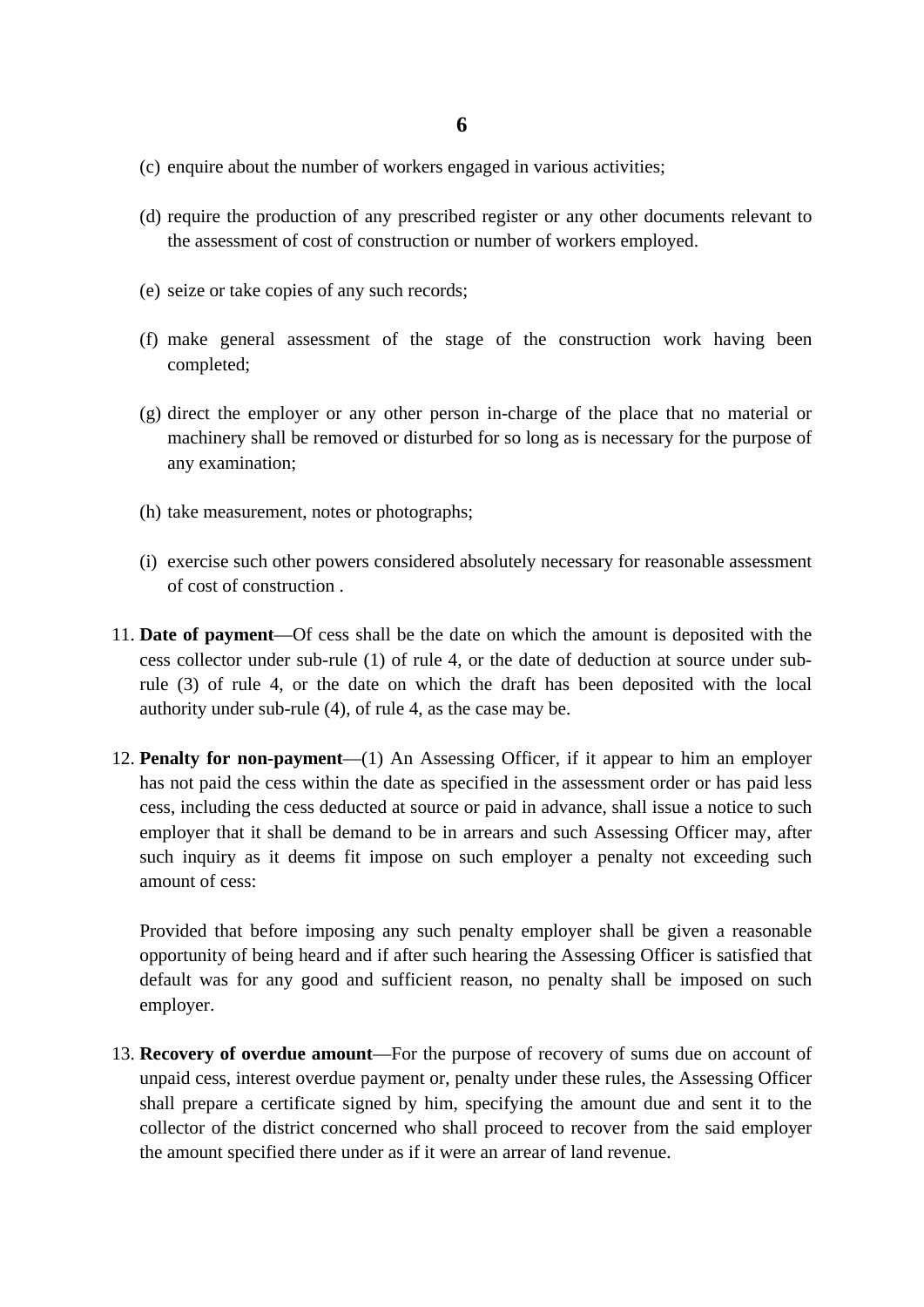- 14. **Appeal**—(1) An employer aggrieved by an order of the assessment made under rule 7 or by order imposing penalty made under rule 12 may appeal against such order, within three months of the receipt of such order, to the Appellate Authority.
	- (2) The appeal shall be accompanied with
	- (a) the order appealed against;
	- (b) a certificate from the cess collector to the effected that the amount of cess or penalty or both; as the case may be, relating to such appeal has been deposited;
	- (c) a fee equivalent to one per cent of the amount of dispute or penalty or both, as the case may be, under such appeal.
	- (d) a statement of points in dispute;
	- (e) documentary evidence relied upon.

(3) On receipt of the appeal the Appellate Authority may call from the Assessing Officer a statement on the basis of his assessment order appealed against, as such Appellate Authority may consider necessary for the disposal of such appeal;

(4) The Appellate Authority shall give the appellant an opportunity of being heard in the matter and dispose of the appeal as expeditiously as possible.

(5) On being satisfied on the quantum of cess the Appellate Authority shall confirm the order of the Assessing Officer or if in his opinion the assessment was wrong or on the higher side shall modify the order of assessment or if in his opinion the assessment is on the lower side or if the basis of assessment is wrong, it shall remand back the assessment order to the Assessing Officer along with his observations to certify the wrong.

(6) All order remanded back under sub-rule (5) shall be disposed of by the Assessing Officer within one month in view of the observation made by the Appellate Authority.

Provided that if the amount of cess is proposed to be enhanced the assessee shall be given an opportunity of being heard.

(7) No appeal shall lie against the order of the Appellate Authority under this rule.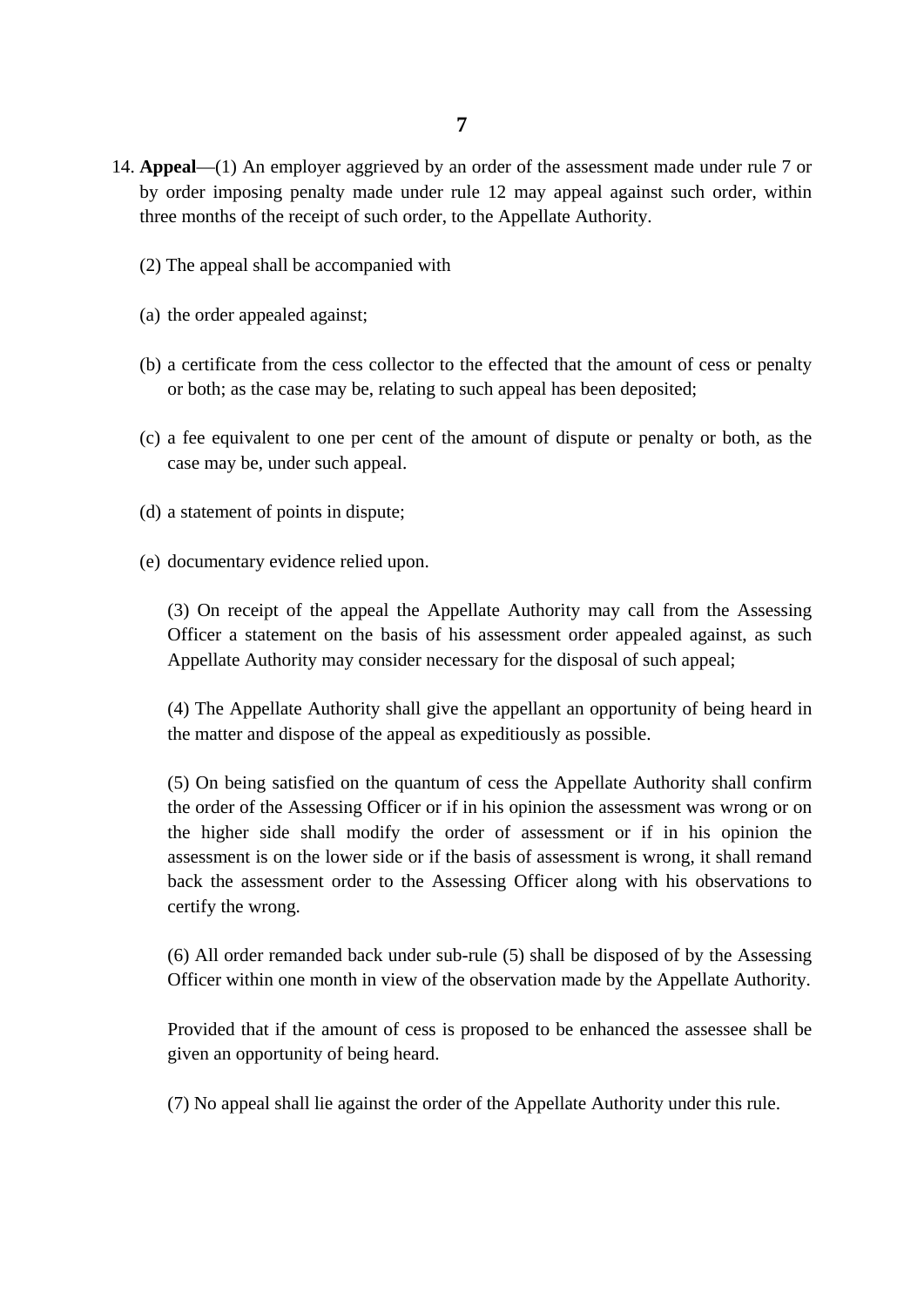(8) If the Appellate Authority is of the opinion that the quantum of penalty imposed is on the higher side or not correctly made it shall suitably modify or set aside the order of the Assessing Officer, as the case may be.

(9) The appeal under this rule shall be disposed of by making a specking order and copy of such order shall be sent to each of the appellant, the Assessing Officer and the board within five days of the date on which such order is made.

(10) An order in appeal reducing the amount of cess shall also the Board to refund the excess cess.

(11) An order in appeal reducing, enhancing or confirming the orders of penalty, as the case may be, shall also specify the date by which the amount of penalty should be paid/refunded.

15. **Filling of Complaints**—(1) The Assessing Officer, or any inspector under the main Act, or Trade Union, having come to know of violation of an obligation to furnish return, furnishing of false information, intentionally or wilfully evading or attempting to evade the payment of cess may make complaint to the Board. The Board on receiving such complaint shall examine the complaint and if it so decide may refer such complaint to the Central Government for taking legal action against the offender.

(2) The Central Government on receiving such reference may make such inquiry as may be considered necessary and authorise an inspector of appropriate jurisdiction to file a complaint in the Court of Law.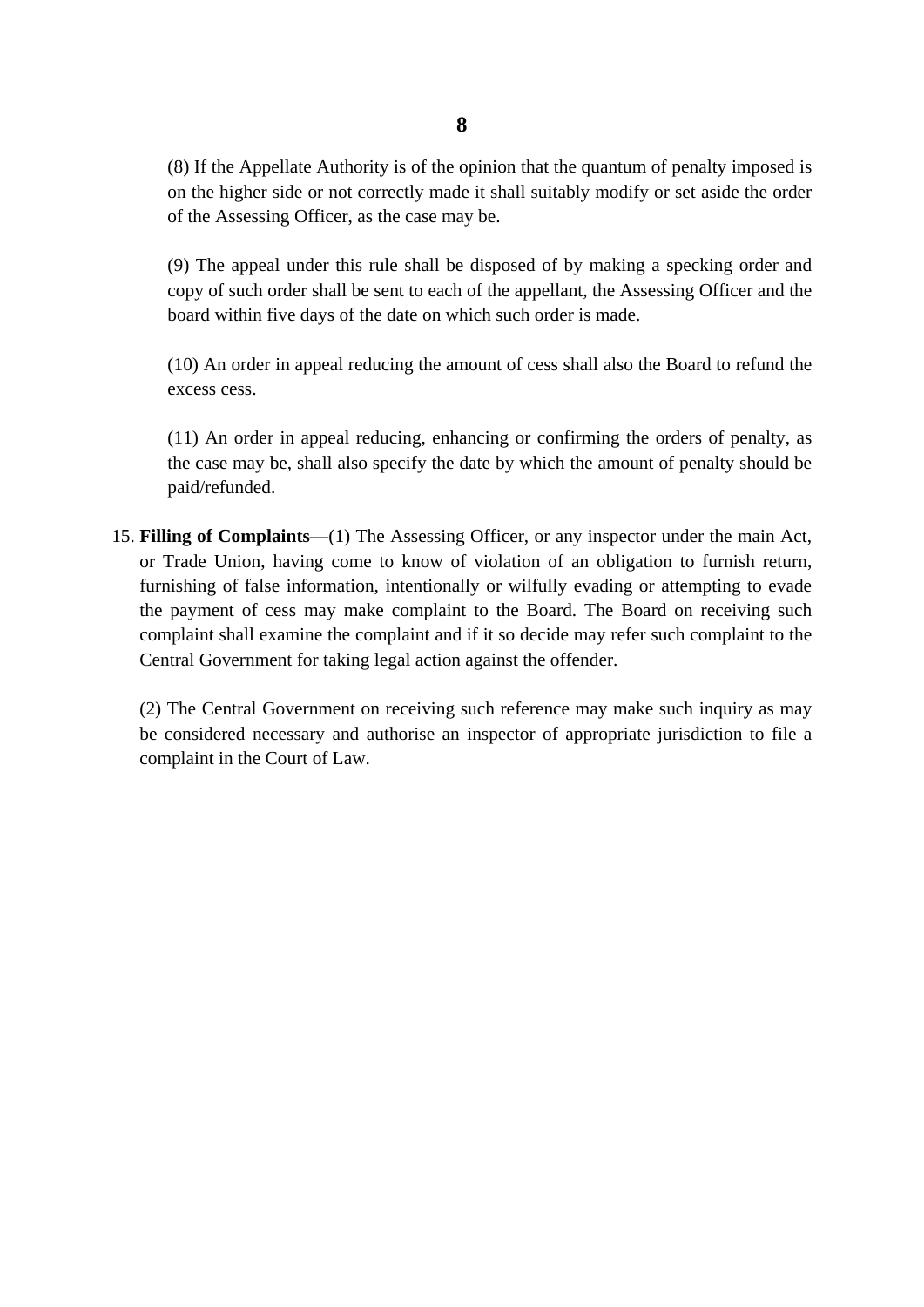#### **FORM I**

## **(See rule 7)**

| 1.               | Name of Establishment                                     |      |                                      | Registration No. under Building and other |  |
|------------------|-----------------------------------------------------------|------|--------------------------------------|-------------------------------------------|--|
|                  |                                                           |      |                                      | construction Workers' (Regulation of      |  |
|                  |                                                           |      | Employment and Condition of Service) |                                           |  |
|                  |                                                           |      | Act, 1996, Registering Authority.    |                                           |  |
| 2.               | Address                                                   |      |                                      |                                           |  |
| $\overline{3}$ . | Name of Work                                              |      |                                      |                                           |  |
| $\overline{4}$ . | No. of Workers employed                                   |      |                                      |                                           |  |
| 5.               | Date of commencement of work                              |      | Estimated period work : Month        | Year                                      |  |
|                  | Month<br>Date                                             | Year |                                      |                                           |  |
| 6.               | Estimated cost of construction Details of payment of cess |      |                                      |                                           |  |
|                  | <b>Stages</b>                                             | Cost | Amount Challan No.                   | Advance-A                                 |  |
|                  |                                                           |      | and Date                             | Deduction<br>at                           |  |
|                  |                                                           |      |                                      | Source-D Final-F                          |  |
|                  | $\overline{1^{st}}$ Year                                  |      |                                      |                                           |  |
|                  | 2 <sup>nd</sup> Year                                      |      |                                      |                                           |  |
|                  | 3 <sup>rd</sup> Year                                      |      |                                      |                                           |  |
|                  | $4th$ Year                                                |      |                                      |                                           |  |
| Total:           |                                                           |      |                                      |                                           |  |
|                  |                                                           |      | Signature of Employer                |                                           |  |
|                  |                                                           |      | Name of Employer                     |                                           |  |
|                  |                                                           |      | Date                                 |                                           |  |
|                  |                                                           |      | TO BE FILLED BY ASSESSING OFFICER    |                                           |  |
| 7.               | Date of completion                                        |      |                                      |                                           |  |
| 8.               | Final cost                                                |      |                                      |                                           |  |
| 9.               | Date of assessment                                        |      |                                      |                                           |  |
| 10               | Amount assessed                                           |      |                                      |                                           |  |
| 11.              | Date of Appeal, if any                                    |      |                                      |                                           |  |
| 12.              | Date of order in Appeal                                   |      |                                      |                                           |  |
| 13.              | Amount as per Order in Appeal                             |      |                                      |                                           |  |
| 14.              | Date of transfer of cess to the Board                     |      |                                      |                                           |  |
| 15.              | Amount transferred Challan No. and<br>date                |      |                                      |                                           |  |
|                  | Signature                                                 |      |                                      |                                           |  |
|                  | Designation                                               |      |                                      |                                           |  |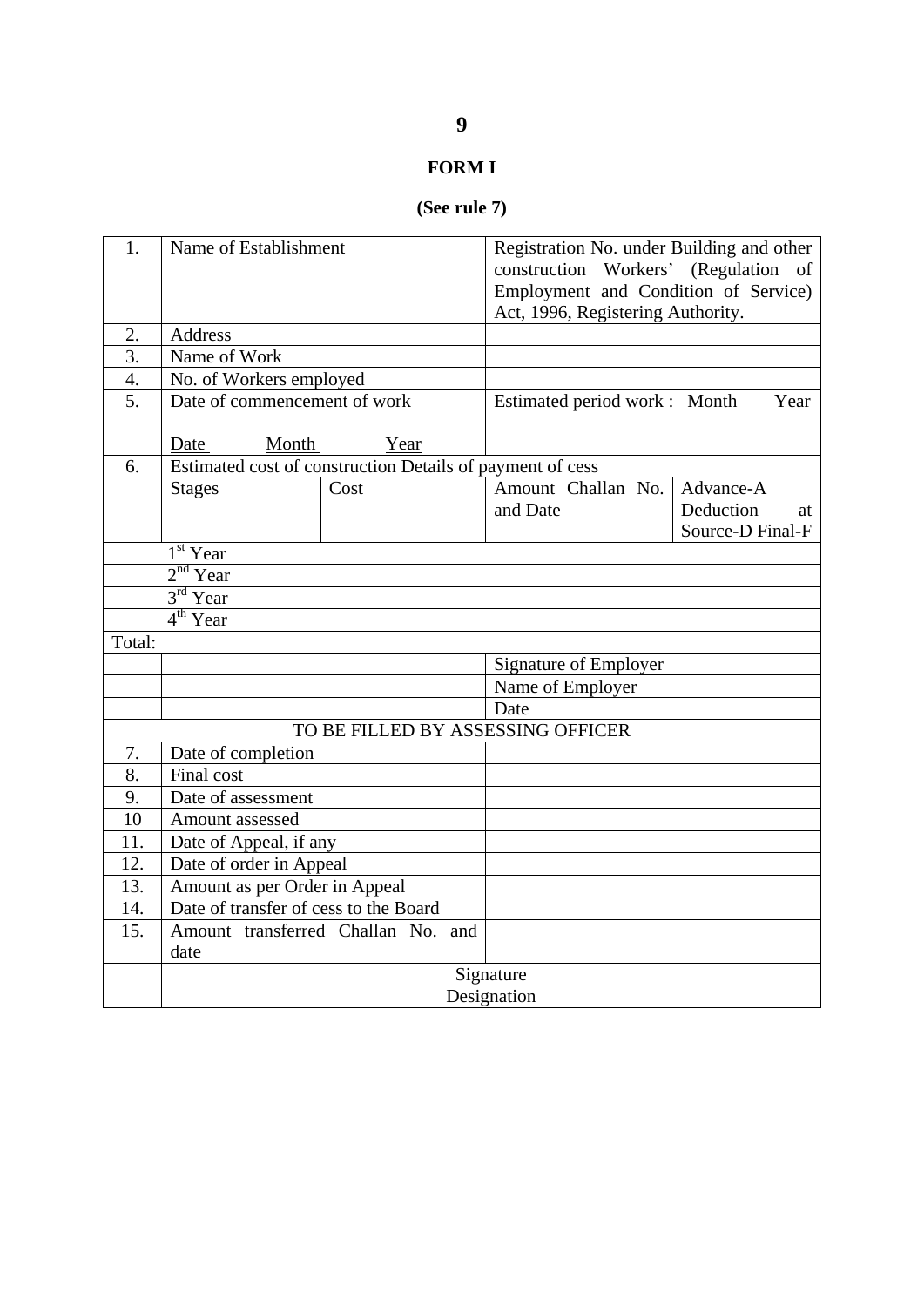#### **FORM II**

## **[See rule 9 (1)]**

#### **Notice of Stoppage or Reduction of Work**

| $\mathbf I$  | Name of Establishment                                                                      | Registration No. under Building and other         |
|--------------|--------------------------------------------------------------------------------------------|---------------------------------------------------|
|              |                                                                                            | Construction Workers' (Regulation<br>- of         |
|              |                                                                                            | Employment and Condition of Service) Act,<br>1996 |
| Address:     |                                                                                            |                                                   |
| $\mathbf{I}$ | Date of Commencement of work                                                               | Estimated period of work:<br><b>Month</b><br>Year |
|              | Month<br><u>Year</u><br>Date                                                               |                                                   |
|              | Estimated cost of work (original)                                                          | Advance cess/Deduction at source                  |
|              |                                                                                            | Date of Assessment Order                          |
|              |                                                                                            | Amount of cess assessment                         |
| III          | Modification to the original estimates                                                     | Reason                                            |
|              | Revises date of completion/date of                                                         |                                                   |
|              | stoppage                                                                                   |                                                   |
|              | Actual cost estimates                                                                      |                                                   |
|              | Actual cost incurred                                                                       |                                                   |
|              | Whether work is being handed over in<br>person/agency<br>other<br>for<br>any<br>completion | Yes/No                                            |
|              | If<br>Name/Address of<br>such<br>yes,<br>person/agency.                                    |                                                   |